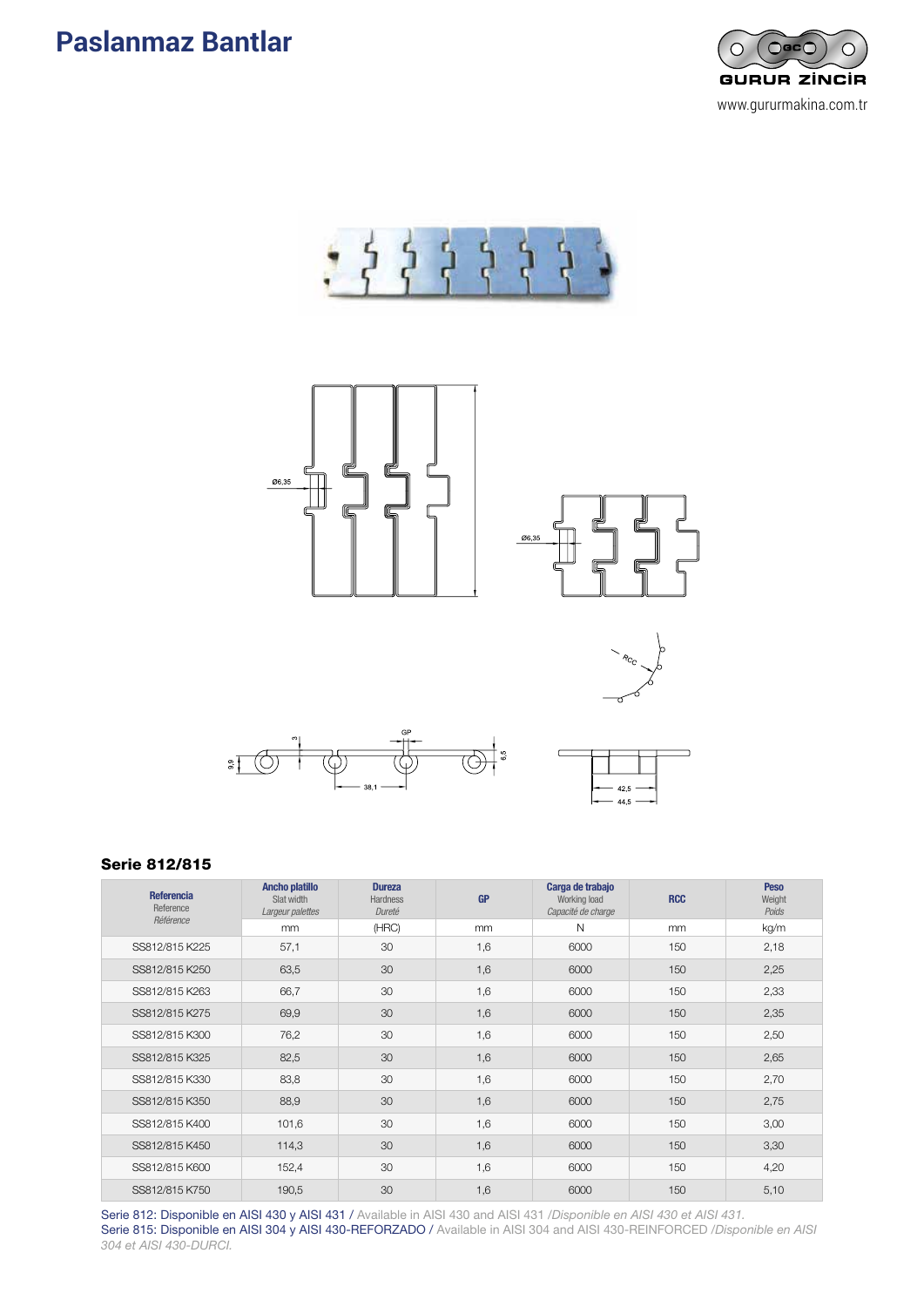







|  | $-80,5-82,5-$ |  |  |
|--|---------------|--|--|

#### **Serie 802/805**

| Referencia<br>Reference | <b>Ancho platillo</b><br>Slat width<br>Largeur palettes | <b>Dureza</b><br>Hardness<br>Dureté | <b>GP</b> | Carga de trabajo<br>Working load<br>Capacité de charge | <b>RCC</b> | <b>Peso</b><br>Weight<br>Poids |
|-------------------------|---------------------------------------------------------|-------------------------------------|-----------|--------------------------------------------------------|------------|--------------------------------|
| Référence               | mm                                                      | (HRC)                               | mm        | $\mathsf{N}$                                           | mm         | kg/m                           |
| SS802/805 K450          | 114,3                                                   | 30                                  | 1,6       | 15000                                                  | 150        | 4,00                           |
| SS802/805 K500          | 127,0                                                   | 30                                  | 1,6       | 15000                                                  | 150        | 4,45                           |
| SS802/805 K600          | 152,4                                                   | 30                                  | 1,6       | 15000                                                  | 150        | 4,95                           |
| SS802/805 K750          | 190,5                                                   | 30                                  | 1,6       | 15000                                                  | 150        | 5,80                           |
|                         |                                                         |                                     |           |                                                        |            |                                |
|                         |                                                         |                                     |           |                                                        |            |                                |
|                         |                                                         |                                     |           |                                                        |            |                                |
|                         |                                                         |                                     |           |                                                        |            |                                |
|                         |                                                         |                                     |           |                                                        |            |                                |
|                         |                                                         |                                     |           |                                                        |            |                                |
|                         |                                                         |                                     |           |                                                        |            |                                |

Serie 802: Disponible en AISI 430 y AISI 431 / Available in AISI 430 and AISI 431 / Disponible en AISI 430 et AISI 431. Serie 805: Disponible en AISI 304 y AISI 430-REFORZADO / Available in AISI 304 and AISI 430-REINFORCED /Disponible en AISI 304 et AISI 430-DURCI.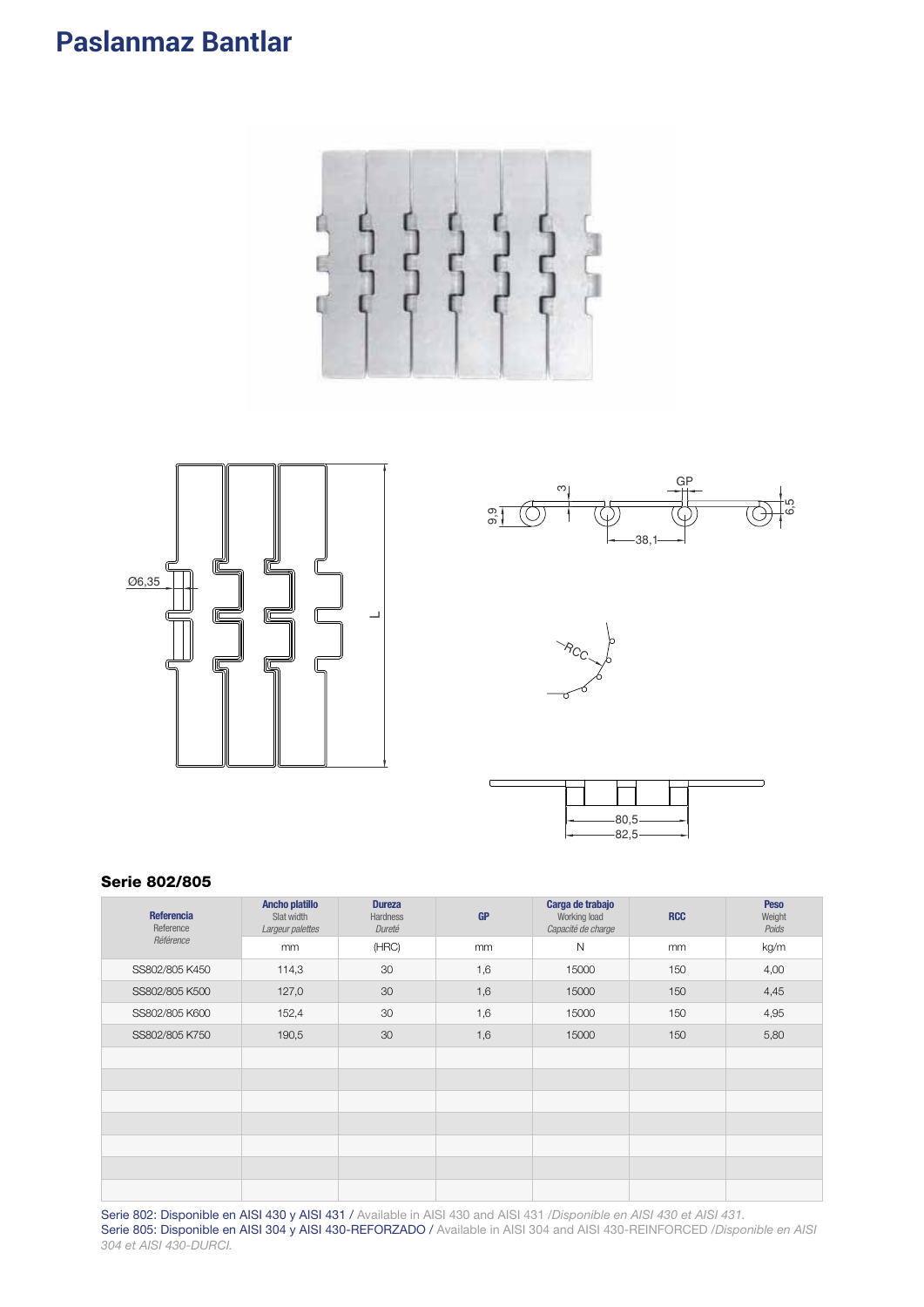







BEVEL 8º

### Serie 881

6,5 6,5

| <b>Referencia</b><br>Reference<br>Référence |             | Ancho platillo<br>Slat width<br>Largeur palettes | R min | <b>Dureza</b><br><b>Hardness</b><br>Dureté | Carga de trabajo<br>Working load<br>Capacité de charge | <b>Peso</b><br>Weight<br>Poids |
|---------------------------------------------|-------------|--------------------------------------------------|-------|--------------------------------------------|--------------------------------------------------------|--------------------------------|
|                                             |             | mm                                               | mm    | (HRC)                                      | $\mathsf{N}$                                           | kg/m                           |
| BEVEL 8°                                    | SS881 K325  | 82,5                                             | 457   | 30                                         | 6000                                                   | 2,80                           |
|                                             | SS881 K450  | 114,3                                            | 500   | 30                                         | 6000                                                   | 3,40                           |
|                                             | SS881 K600* | 152,4                                            | 500   | 30                                         | 6000                                                   | 4,10                           |
|                                             | SS881 K750  | 190,5                                            | 500   | 30                                         | 6000                                                   | 4,80                           |
| <b>TAB</b>                                  | SS881T K325 | 82,5                                             | 457   | 30                                         | 6000                                                   | 2,95                           |
|                                             | SS881T K450 | 114,3                                            | 500   | 30                                         | 6000                                                   | 3,60                           |
|                                             | SS881T K600 | 152,4                                            | 500   | 30                                         | 6000                                                   | 4,25                           |
|                                             | SS881T K750 | 190,5                                            | 500   | 30                                         | 6000                                                   | 5,05                           |
|                                             |             |                                                  |       |                                            |                                                        |                                |
|                                             |             |                                                  |       |                                            |                                                        |                                |

Disponible en AISI 304, AISI 430, AISI 430-REFORZADO y AISI 431 / Available in AISI 304, AISI 430, AISI 430-REINFORCED and AISI 431 / *Disponible en AISI 304, AISI 430, AISI 430-DURCI et AISI 431.*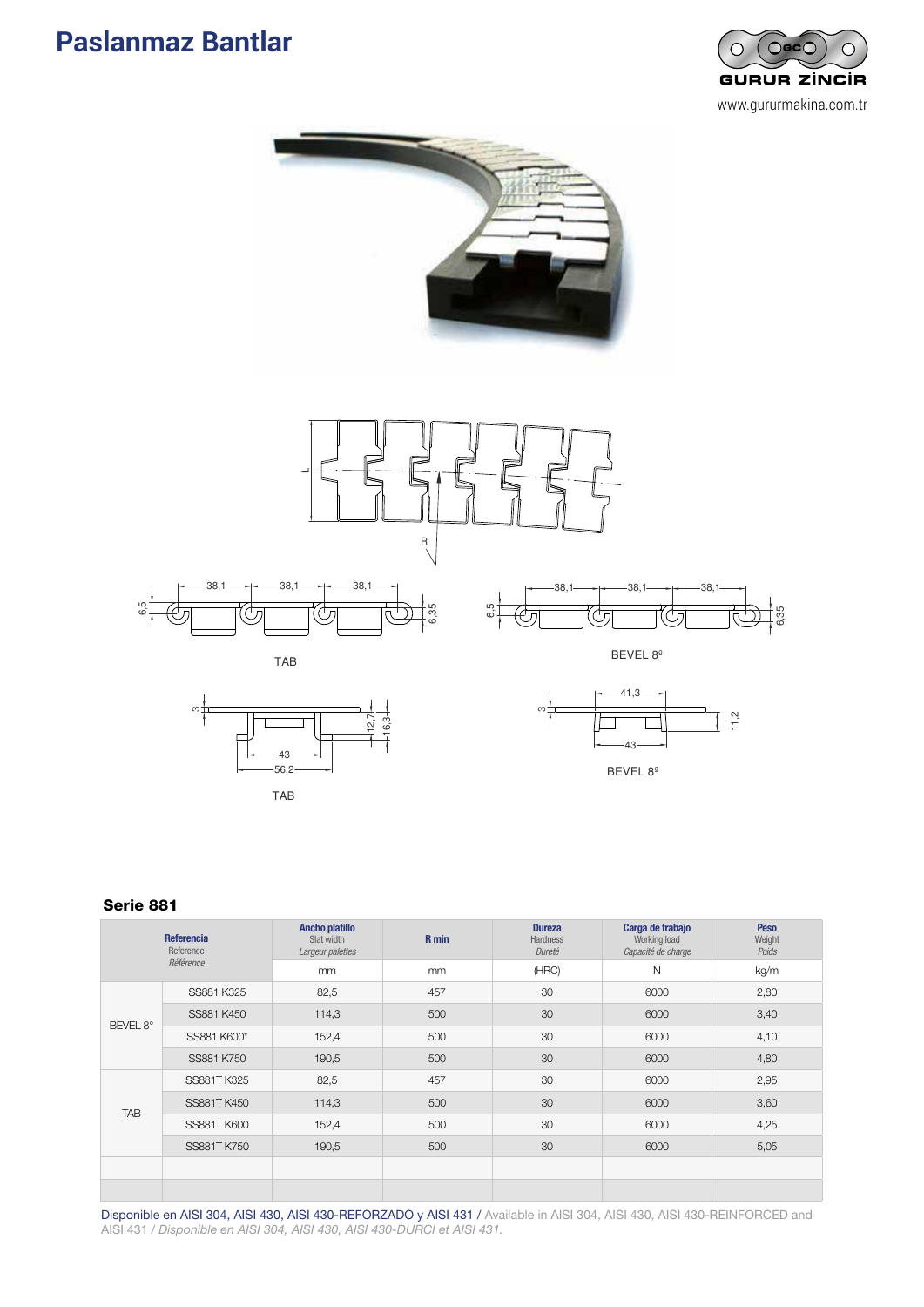





BEVEL 8º

### Serie 8811

| <b>Referencia</b><br>Reference<br>Référence |              | Ancho platillo<br>Slat width<br>Largeur palettes | R min | <b>Dureza</b><br><b>Hardness</b><br>Dureté | Carga de trabajo<br>Working load<br>Capacité de charge | <b>Peso</b><br>Weight<br>Poids |
|---------------------------------------------|--------------|--------------------------------------------------|-------|--------------------------------------------|--------------------------------------------------------|--------------------------------|
|                                             |              | mm                                               | mm    | (HRC)                                      | N                                                      | kg/m                           |
|                                             | SS8811 K325  | 82,5                                             | 500   | 30                                         | 6000                                                   | 2,90                           |
| BEVEL 8°                                    | SS8811 K330  | 83,8                                             | 500   | 30                                         | 6000                                                   | 2,80                           |
|                                             | SS8811 K350  | 88,9                                             | 500   | 30                                         | 6000                                                   | 3,10                           |
|                                             | SS8811 K450  | 114,3                                            | 610   | 30                                         | 6000                                                   | 3,60                           |
|                                             | SS8811 K750  | 190,5                                            | 610   | 30                                         | 6000                                                   | 5,30                           |
|                                             | SS8811TK325  | 82,5                                             | 500   | 30                                         | 6000                                                   | 3,10                           |
| <b>TAB</b>                                  | SS8811T K330 | 83,8                                             | 500   | 30                                         | 6000                                                   | 3,15                           |
|                                             | SS8811T K350 | 88,9                                             | 500   | 30                                         | 6000                                                   | 3,30                           |
|                                             | SS8811T K450 | 114,3                                            | 610   | 30                                         | 6000                                                   | 3,80                           |
|                                             | SS8811TK750  | 190,5                                            | 610   | 30                                         | 6000                                                   | 5,50                           |

Disponible en AISI 304, AISI 430, AISI 430-REFORZADO y AISI 431 / Available in AISI 304, AISI 430, AISI 430-REINFORCED and AISI 431 / *Disponible en AISI 304, AISI 430, AISI 430-DURCI et AISI 431.*